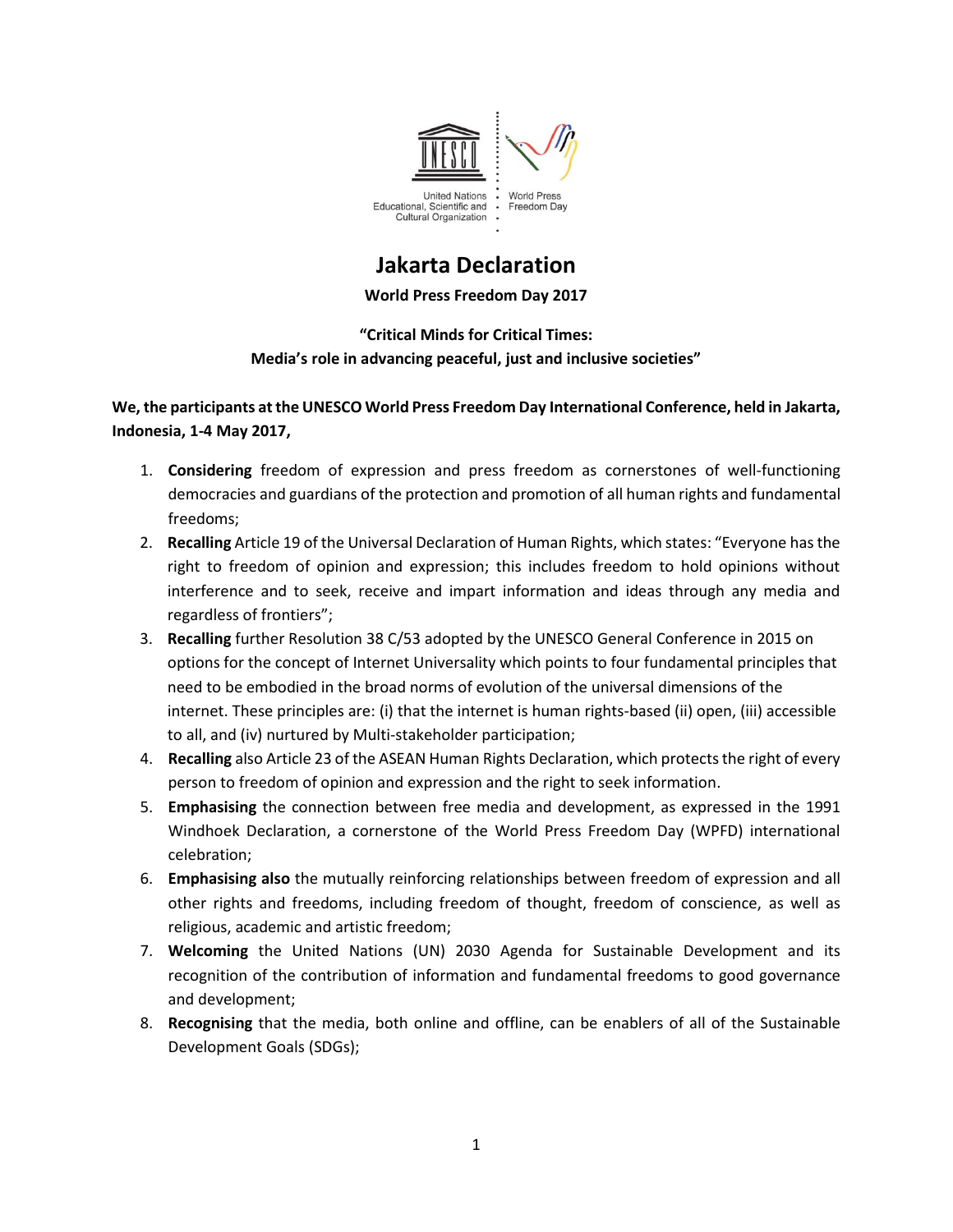- 9. **Noting** in particular SDG 16 that aims to promote just, peaceful and inclusive societies, and **evoking** SDG target 16.10, which aims to "ensure public access to information and protect fundamental freedoms, in accordance with national legislation and international agreements";
- 10. **Welcoming** actions to highlight these issues further on 28 September, the International Day for Universal Access to Information; on 3 May, World Press Freedom Day, and on 2 November, International Day to End Impunity for Crimes against Journalists;
- 11. **Highlighting** the importance of free and independent journalism for the achievement of SDG 16 as well as media's potential as a catalyst of peace, dialogue and mutual understanding;
- 12. **Recognising** the mutually reinforcing role of the rule of law with an independent judiciary, along with strong participatory mechanisms and free and independent media as fundamental underpinnings of democracy;
- 13. **Acknowledging** that strides are still needed to achieve gender equality in and through media;
- 14. **Underlining** the continued relevance for freedom of expression, intercultural dialogue, mutual understanding and social inclusion of the *Rabat Plan of Action on the prohibition of advocacy of national, racial or religious hatred that constitutes incitement to discrimination, hostility or violence* ("Rabat Plan");
- 15. **Noting** the growing role of citizens as communicators of news given the use of mobile technologies and emphasising the importance of the right to assemble and exchange freely online to crowdsource and exchange information;
- 16. **Observing** how the proliferation of falsified information and the phenomenon of "social-media bubbles" can polarise public debate, mislead whole segments of society and undermine professional journalism;
- 17. **Noting** with concern the increasing tendency to effect internet shutdownsthat undermine citizen trust, the right to freedom of expression, including press freedom, and the right to access information;
- 18. **Observing** with concern the global trend to disproportionately limit freedom of expression in the name of national security and the fight against terrorism, as well as through disproportionate use of legislation and state security apparatus;
- 19. **Emphasising** the importance, for democratic civic and political life, of high-quality public-interest journalism, including investigative journalism, respecting professional and ethical standards and enjoying protection of confidentiality of sources, and **recognising** that such journalism represents a public good for all members of society;
- 20. **Appreciating** the importance of respect for the confidentiality of communications as a prerequisite for independent journalism, and the protection of journalists and their sources;
- 21. **Stressing** the importance of media and information literacy, including digital and privacy literacy, in the development of critical thinking regarding media use and production;
- 22. **Honouring** the journalists and media workers who contribute to press freedom through their work and commitment, often at the risk of their safety and personal security;
- 23. **Condemning** all forms of violence, aggression and intimidation against journalists and recognising in particular the specific threats faced by women journalists, including sexual harassment;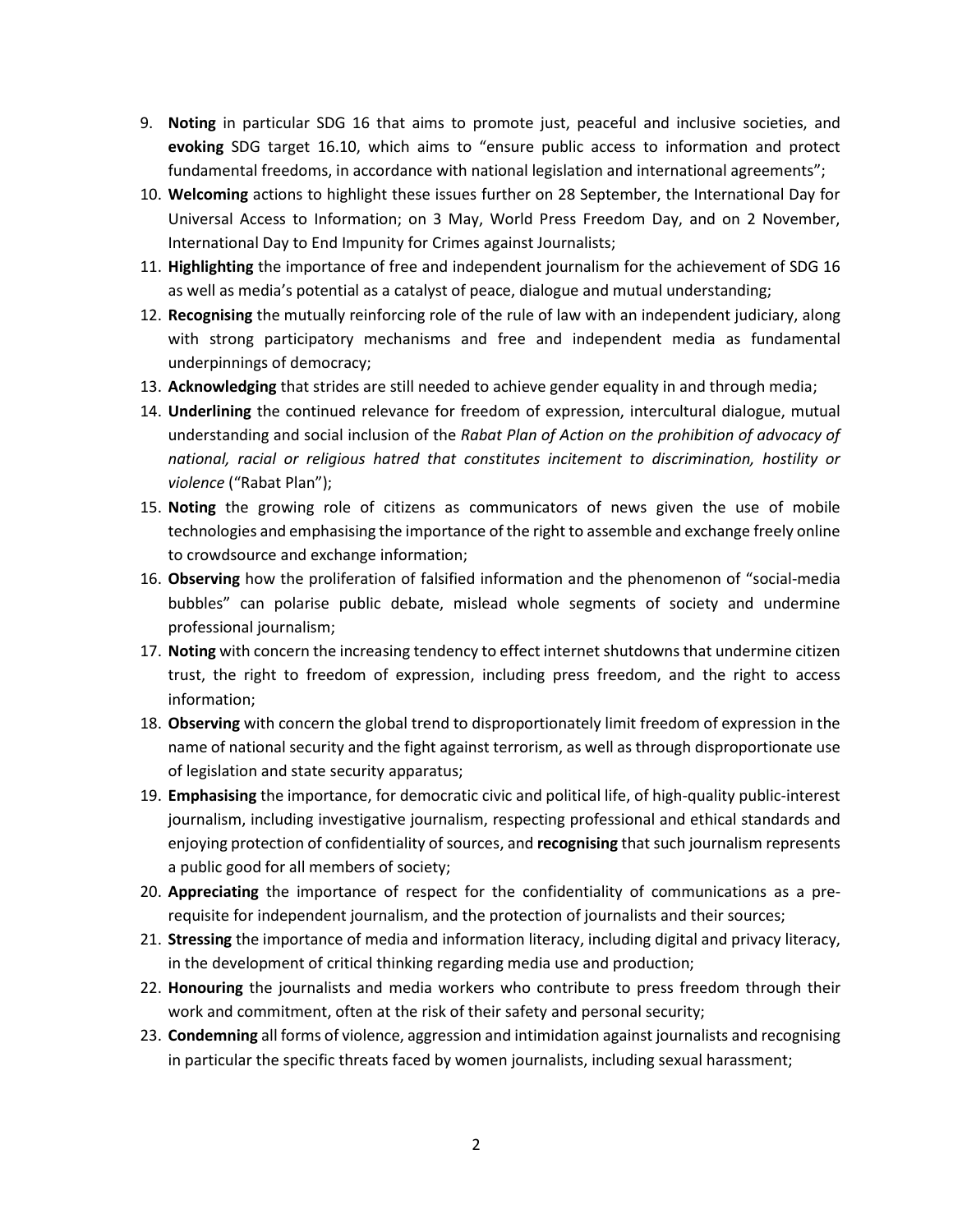- 24. **Recognising** the need for a multi-stakeholder international approach in order to achieve success in ending violence against journalists and addressing the issue of impunity for crimes committed against journalists;
- 25. **Welcoming** the multi-stakeholder efforts made by the international community to enhance the protection of journalists and address the issue of impunity through the implementation of the *UN Plan of Action on the Safety of Journalists and the Issue of Impunity* ("UN Plan"); and
- 26. **Recognising** that the internet is a powerful medium for self-expression which facilitates the ability of its users to speak freely and in the public interest.

#### **We therefore:**

#### **Call on each UNESCO Member State to:**

- 27. **Recognise,** in terms of their commitments to international human rights standards, the relevance of a free, independent and pluralistic media in the advancement of the sustainable development goal of peaceful, just and inclusive societies;
- 28. **Create** an enabling legal, political and institutional environment where fundamental human rights and freedoms, including freedom of expression, freedom of thought and freedom of conscience, are promoted and protected;
- 29. **Recognise** the importance of a decent work agenda, as set out in SDG 8, in creating an environment in which journalists are able to operate free from corruption, poverty and fear, and to develop professional solidarity and their social and professional rights;
- 30. **Consider** making it a criminal offence wilfully to interference with the legitimate exercise of media freedom;
- 31. **Support** the development of quality journalism, investigative journalism and a free media as public goods which are able to deliver quality information and create spaces for healthy public debate, for good governance and for public participation in decision-making;
- 32. **Enhance** the capacity and accountability of police, prosecutors and judges to fulfil the state's duty to ensure the effective and independent investigation, prosecution and punishment of crimes committed against journalists in the course of their work;
- 33. **Implement** the *UN Plan* and ensure that national efforts in this regard include the protection of journalists, the prevention of violence against the media and the prosecution of those who perpetrate these crimes;
- 34. **Recognise** the legitimacy of the use of encryption and anonymisation technologies;
- 35. **Promote** media pluralism, including by preventing excessive concentration of media ownership, ensuring the diversity of public debate and inclusiveness in the media landscape, and promoting fair representation of marginalised groups;
- 36. **Align** with the *Rabat Plan* when considering any regulatory measures to deal with hate speech*,* especially in relation to national, racial and religious issues
- 37. **Enhance** media and information literacy initiatives in order to enhance access to information and encourage critical thinking;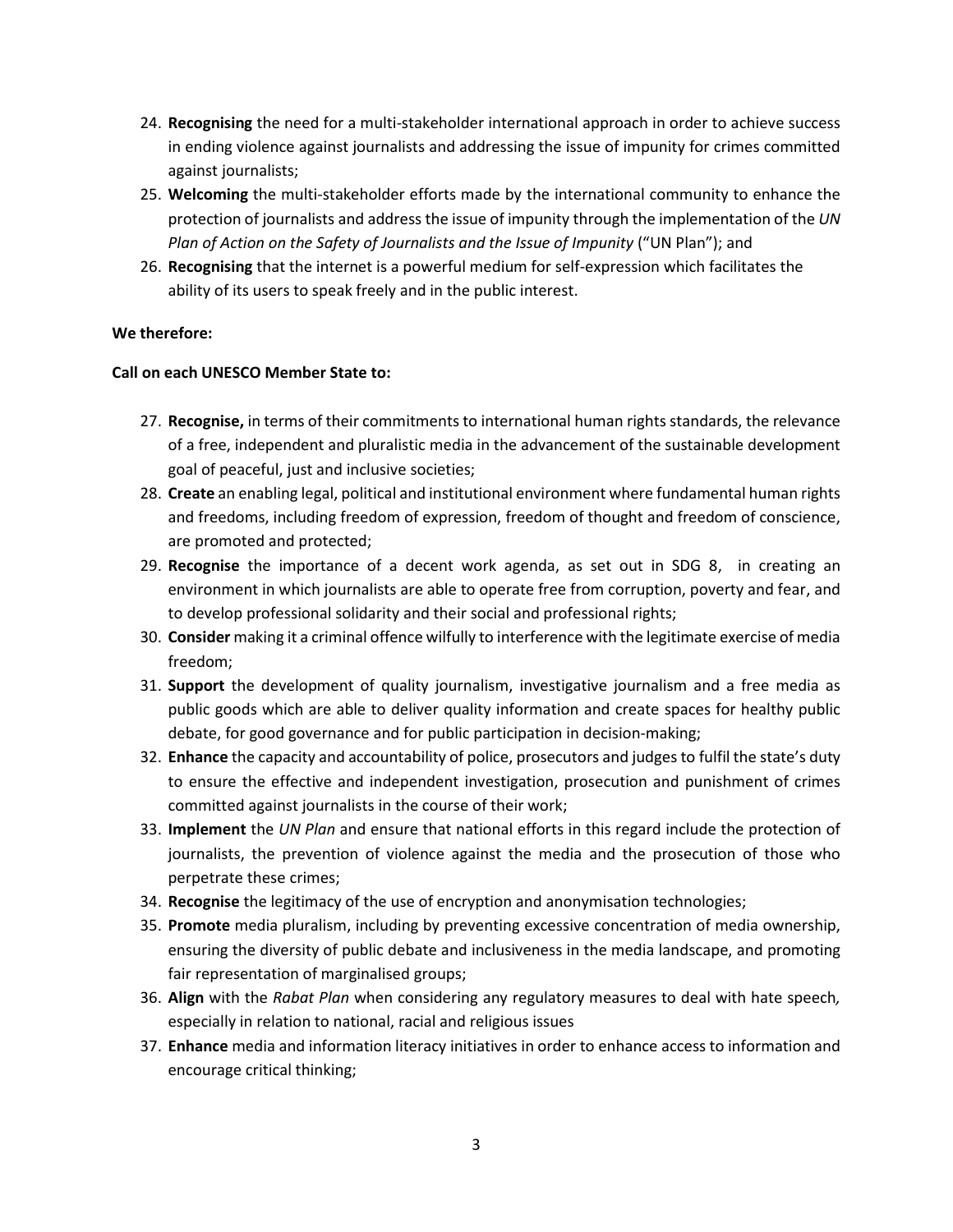- 38. **Ratify and implement** the 2005 Convention on the Protection and Promotion of the Diversity of Cultural Expressions, thus committing to the creation, distribution and enjoyment of diverse cultural expressions;
- 39. **Encourage** an inclusive internet and promote universal access to the internet, based on the four key principles of Internet Universality: Human Rights, Openness, Accessibility and Multistakeholder participation;
- 40. **Refrain** from internet shutdowns and other measures that unduly limit freedom of expression and access to information online, such as disproportionate filtering or blocking techniques;
- 41. **Bring** their laws, regulations and policies into line with international standards on freedom of expression and promote awareness of and respect for those standards among public officials;
- 42. **Fully** implement resolutions and decisions on the safety of journalists and respect for freedom of expression adopted by the UN General Assembly, the Human Rights Council, the Security Council and UNESCO, and by regional human rights organisations;
- 43. **Take cognisance** of the 2030 Agenda for Sustainable Development and of the opportunities it provides for the future of human development and **take steps** to enable the free flow of government information to the public by engaging with interested stakeholders to develop, adopt and implement an access to information law.

#### **Call on UNESCO to:**

- 44. **Promote** the further strengthening of an international legal, institutional and social framework that addresses violence against journalists and impunity for such crimes, and promote the full implementation of existing provisions and structures that address these issues;
- 45. **Support** the creation of national and regional mechanisms promoting the safety of journalists and tackling impunity;
- 46. **Promote** the uptake of the *UN Plan* by local stakeholders and work towards its reinforcement, building upon the conclusions of the *Multi-Stakeholder Consultation on Strengthening the UN Plan of Action on the Safety of Journalists and the Issue of Impunity* that will take place on 29 June 2017 in Geneva, Switzerland ("Multi-Stakeholder Consultation");
- 47. **Strengthen** its collaboration with academic and other similar institutions to enhance research in and understanding of freedom of expression and media development issues, including by making use of the Journalism Safety Research Network to reach a wider range of relevant institutions and researchers;
- 48. **Support** the capacity of the media to practise professional journalism which can promote public education, dialogue and mutual understanding;
- 49. **Promote** public discussion to find alternatives to counter the proliferation of falsified content and the phenomenon of "social media bubbles";
- 50. **Further reinforce** its Media and Information Literacy programme initiatives;
- 51. **Promote** skills and techniques to enable journalists to ensure the confidentiality of their work, including through encryption;
- 52. **Strengthen** inclusiveness and gender-equality efforts in the media through the dissemination and promotion of the Gender-Sensitive Indicators for Media;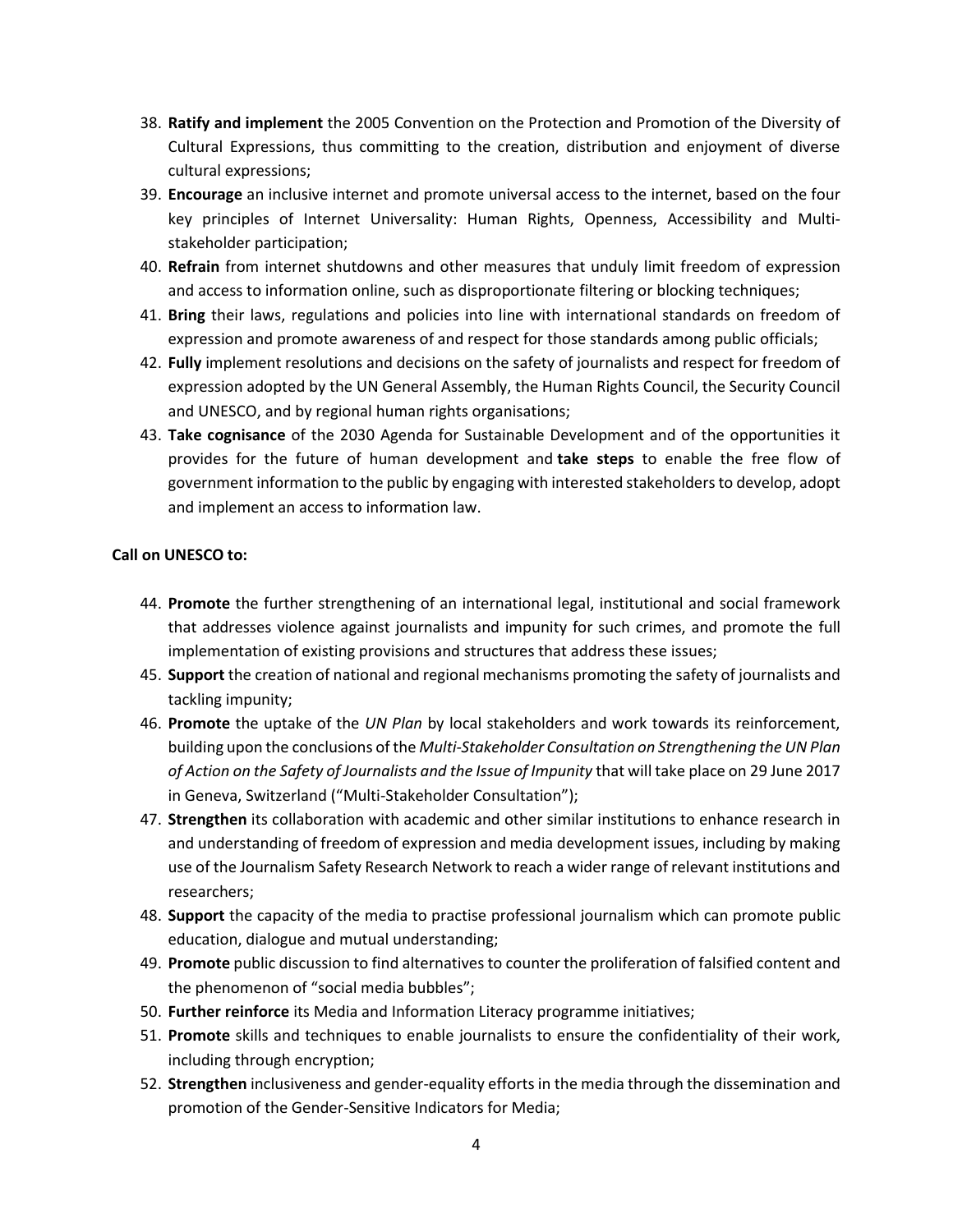- 53. **Promote** artistic freedom as a pillar of freedom of expression and as a cornerstone of participatory democracy, and support artistic creation and ensure access to cultural life for all members of society;
- 54. **Continue** to highlight the importance of freedom of expression and public access to information;
- 55. **Strengthen** its capacities to monitor indicators on the safety of journalists and access to information in the context of the SDGs;
- 56. **Promote** the adoption of internet-related policies that are guided by the principles of Internet Universality for the achievement of an inclusive Knowledge Society for all.

#### **Call on journalists, media outlets, social media practitioners and internet intermediaries to:**

- 57. **Provide** reliable public-interest journalism, both online and offline, which in turn can serve as a shared currency of information that allows for mutual understanding and intercultural dialogue;
- 58. **Encourage** conflict-sensitive journalism, in particular when reporting from armed conflict zones, including by providing professional and inclusive reporting that can support dialogue and reconciliation;
- 59. **Enhance** media inclusion by giving voice to under-represented and vulnerable groups in society, and avoiding over-representing elite or dominant segments of the population, as well as reporting based on prejudice and discrimination;
- 60. **Address** persistent inequalities based on gender in both media content and media operations;
- 61. **Ensure** that reporting is based on verifiable information, and by promoting media and information literacy initiatives, to counter the proliferation of falsified news;
- 62. **Refer** to the guidance of the *Rabat Plan* and Article 20(2) of the International Covenant on Civil and Political Rights (ICCPR) which set out principles for protecting freedom of expression while addressing the issue of hate speech;
- 63. **Raise** awareness about the International Day to End Impunity for Crimes Against Journalists on 2 November, and **participate in** the UN Plan with complementary or joint actions in accordance with its shared, multi-stakeholder approach;
- 64. **Implement** preventative physical and psychological safety measures, paying attention to gender and digital security issues, as well as implement effective crisis response mechanisms to ensure the welfare of journalists and media workers exposed to threats;
- 65. **Take cognisance** of the 2030 Agenda for Sustainable Development and of the opportunities it provides for the future of human development.

#### **Call on civil society, academia and the technical community to:**

- 66. **Advocate** in favour of joint efforts and the engagement of all stakeholders in supporting the achievement of the SDGs and promote recognition of the contribution to this process by free, pluralistic and independent media;
- 67. **Support** efforts to promote freedom of expression, press freedom and the right to access information, including through support for initiatives at the national, regional and international levels;